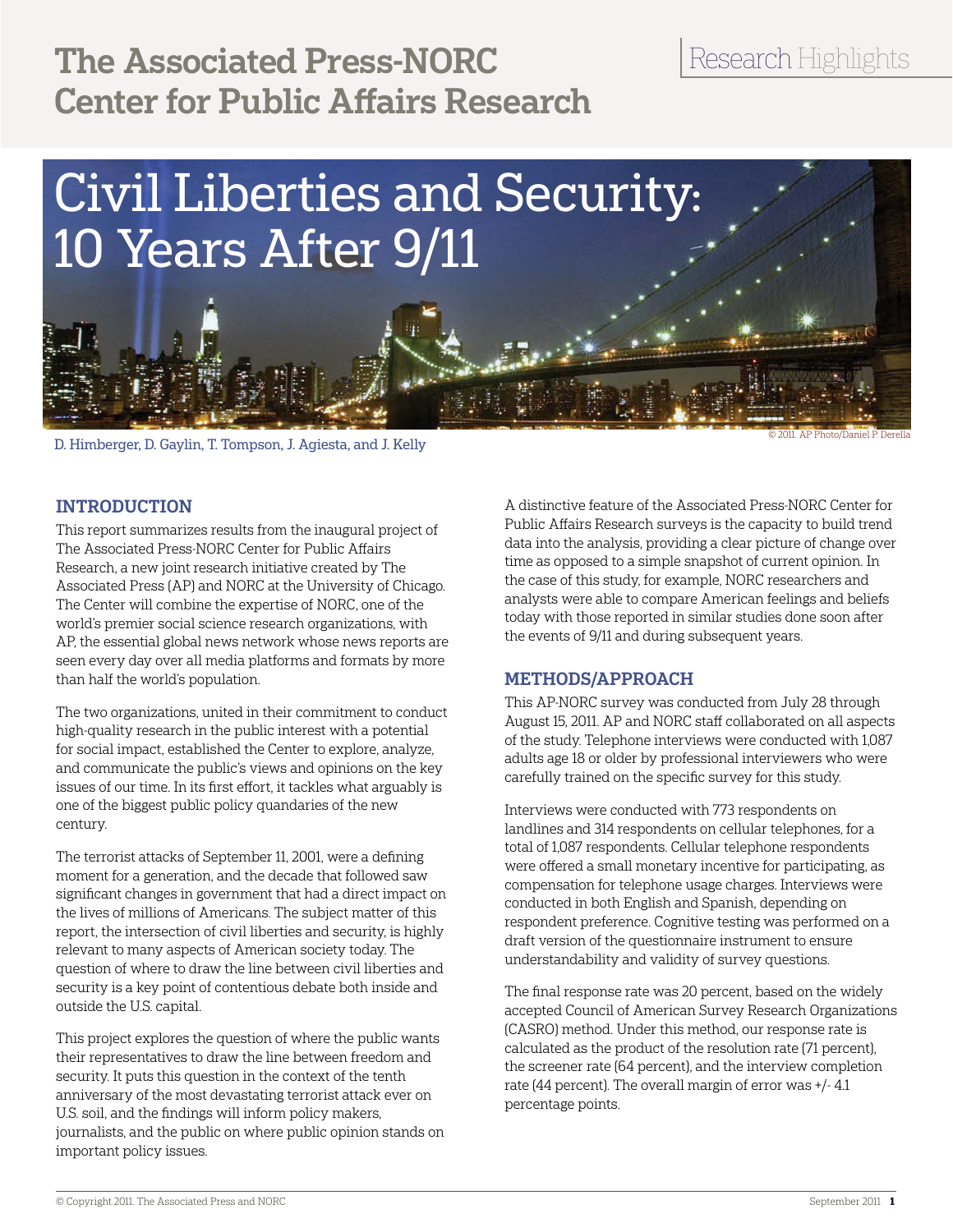Sampling weights were calculated to adjust for sample design aspects (such as unequal probabilities of selection) and for nonresponse bias arising from differential response rates across various demographic groups. Poststratification variables included age, sex, race, region, education, and landline/cellular telephone use. The weighted data, which thus reflect the U.S. general population, were used for all analyses.

All analyses were conducted using STATA (version 12), which allows for adjustment of standard errors for complex sample designs. All differences reported between subgroups of the U.S. population are at the 95 percent level of statistical significance, meaning that there is only a 5 percent (or less) probability that the observed differences could be attributed to chance variation in sampling.

A comprehensive listing of all study questions complete with tabulations of top-level results for each question is available on the AP-NORC Center for Public Affairs Research website: www.apnorc.org.

# Key Results

### Broad societal context of the research study: Americans are dissatisfied and disillusioned

Consistent with other recent surveys and reports, the poll finds the swelling of patriotism and positive feelings which followed the 9/11 attacks have mostly faded, and Americans are generally dissatisfied with the course of the nation and with major institutions. For example, only 20 percent of Americans believe the country is headed in the right direction, compared with more than 70 percent who believed this immediately after the 9/11 attacks. Similarly, nearly 50 percent of Americans report having hardly any confidence at all in the executive branch of government, and that number rises to 60 percent having hardly any confidence in Congress. By comparison, in 2002 just 21 percent had little confidence in the executive branch, and 24 percent had little in Congress. In addition, 60 percent of Americans polled believe bipartisan cooperation in Congress has gotten a lot worse compared with ten years ago, and 20 percent believe that American patriotism has gotten a lot worse since that time.

#### Civil liberties and freedoms: Americans continue to believe in constitutional rights

In general, Americans tend to believe that the protection of rights and freedoms is a somewhat more important goal than ensuring their security. Further, most Americans are generally satisfied with how the government is protecting their rights and freedoms. That said, there are areas where Americans exhibit skepticism—the right to equal protection under the law (an area where 18 percent of those polled think the government is doing a very poor job) and the right to privacy (where 26 percent think the government is doing a very poor job).

#### Security: Americans are divided over the war on terrorism

Americans are split in their belief that the United States can win the war against terrorism (only slightly over 50 percent believe this), and have guarded views on whether U.S. efforts to date have been effective (36 percent believe the U.S. war on terrorism has been extremely or very effective in preventing terrorist attacks, 49 percent believe it has been somewhat effective, while only 15 percent believe it has not been effective). In terms of spending, the majority of Americans (53 percent) feel that increased spending on national security programs over the past ten years has been worth the cost.

The war on terrorism has resulted in Americans exhibiting feelings that seem incongruous; while 44 percent of Americans feel embarrassed by our country's image in the world as a result of the war on terrorism, 40 percent feel the war on terrorism has helped unite our country.

Americans continue to feel at risk from a terrorist attack. A considerable percentage of Americans (37 percent) believe they live in a region that is at moderate or high risk of being attacked by terrorists, and 32 percent of Americans are concerned that they or their families might be victims of such an attack (compared to 38 percent in 2004). Of those, 49 percent say that this concern over an attack has had a substantial impact on their lives, compared to 48 percent of those who responded in 2004.

As for the impact of the actual events of 9/11 on their lives (as opposed to concern over future attacks), 57 percent of Americans say the events of 9/11 have had some impact on the way they live their lives today, up from 50 percent in 2006. At the same time, 86 percent of Americans feel that those same events of 9/11 have had some impact on their individual rights and freedoms.

Beyond their sense of individual impact, 85 percent of Americans feel that the events of 9/11 have contributed to the amount of political conflict in the United States, and 89 percent feel the events have had an impact on the condition of the nation's economy. Figure 1 depicts these feelings and beliefs regarding the war on terrorism and the events of 9/11.

#### The intertwining of civil liberties and security: Americans are unsure about the way ahead

Americans are less uniform in their attitudes towards government policies and actions aimed at fighting terrorism and protecting Americans but that also impinge on civil liberties. There is a broad range of opinions in this area, ranging from strong feelings in favor of some policies and activities, to equally strong negative ones in other areas.

The study found 64 percent of Americans believe it is sometimes necessary to sacrifice some rights and freedoms to fight terrorism, while only 33 percent believe it is never necessary to make that sacrifice.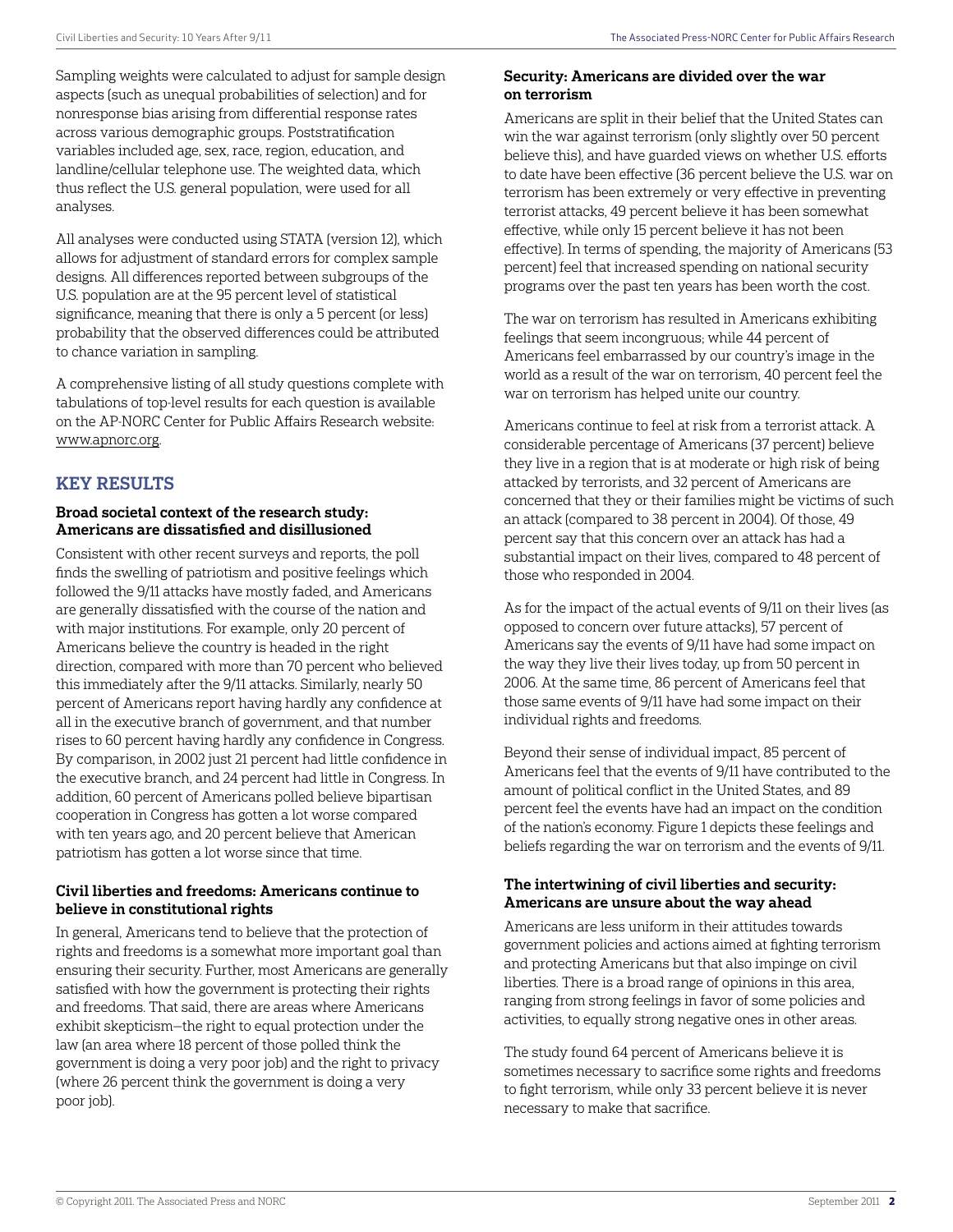Yet when asked to choose the higher priority for government, protecting rights and freedoms or making sure that U.S. citizens are safe from being harmed by terrorists, a slim majority-54 percent-favors protecting rights and freedoms. Thirty-five percent favor keeping U.S. citizens safe from terrorist attacks, and 10 percent say both have to be equal priorities. Further, 54 percent feel that strengthening the freedoms of all people around the world helps defeat terrorism.

While 60 percent of Americans think the government is doing enough to protect the rights and freedoms of U.S. citizens, the number in favor of certain specific activities that may interfere with those rights in response to terrorist threats varies widely. For example, about 70 percent favor the use of surveillance cameras in various ways, but only 39 percent are in favor of random searches of public train and bus riders.

Similarly, Americans showed considerable support for a number of actions that could be taken in response to terrorist threats that involve potential infringement on freedoms and rights:

• 55 percent of Americans favor analysis of financial transactions processed by U.S. banks without a warrant, including those by U.S. citizens.

- 48 percent of Americans favor monitoring Internet searches without a warrant.
- Nearly 50 percent of Americans favor arrest and detention of suspected terrorists, who are not U.S. citizens, for extended periods of time without being charged in a court of law (that number dropping to 34 percent for suspects who are U.S. citizens).
- 51 percent of Americans favor using harsh interrogation techniques against suspected terrorists. Specific to torture, Americans are split on their feelings about the use of these invasive techniques on suspected terrorists; 52 percent say torture against suspected terrorists can sometimes or often be justified, while 46 percent feel torture can never or rarely be justified. These feelings have shifted over time, as measured by AP polls. In a 2005 poll, just 38 percent said torture against suspected terrorists could sometimes be justified, while 59 percent said it could not. In May 2011, just after the killing of Osama bin Laden, 60 percent said torture could sometimes be justified.



#### Figure 1. Security - Feelings & Beliefs Regarding the War on Terrorism and Events of 9/11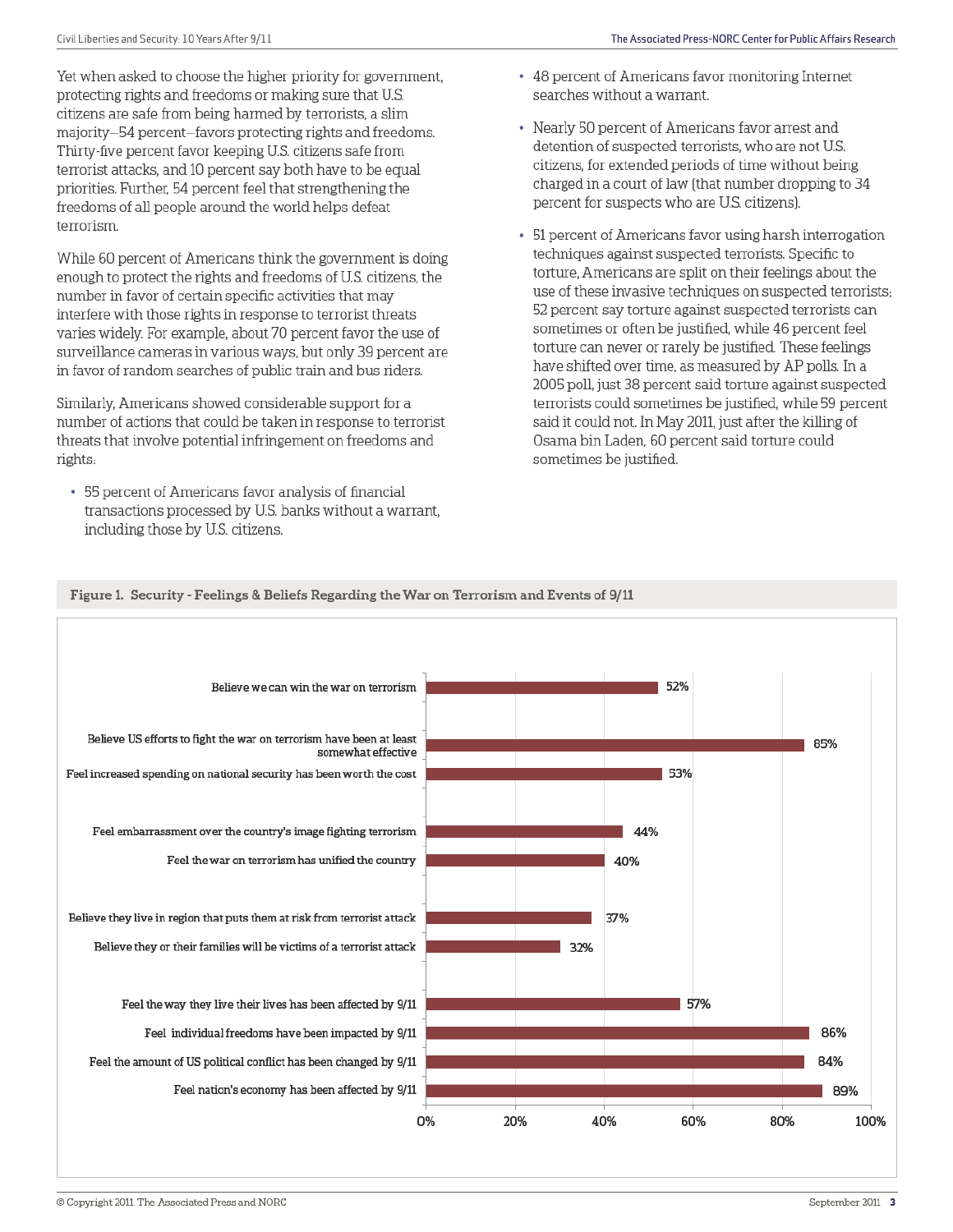However, a number of other areas lacked that support from the Americans surveyed:

- Only 23 percent of Americans favor the government listening to phone calls in the United States without a warrant (this number increases for phone calls made in countries outside the United States to 49 percent).
- Only 30 percent favor the government reading emails in the United States without a warrant (this number rises for emails sent between people outside the United States to 47 percent).
- Only 35 percent favor racial and ethnic profiling to decide who should get tougher screening at airports.

Taken collectively, a slight majority of Americans (51 percent, compared to 45 percent in 2006) feel that as a result of steps taken by the government to fight terrorism, they have lost some of their personal freedoms; only about half of those who feel they have lost personal freedoms (or 27 percent of all respondents) feel that the loss was necessary. Figure 2 shows the intertwining of the American public's feelings and beliefs on the subjects of civil liberties and security.

#### Figure 2. Civil Liberties & Security - Intertwining of Feelings & Beliefs

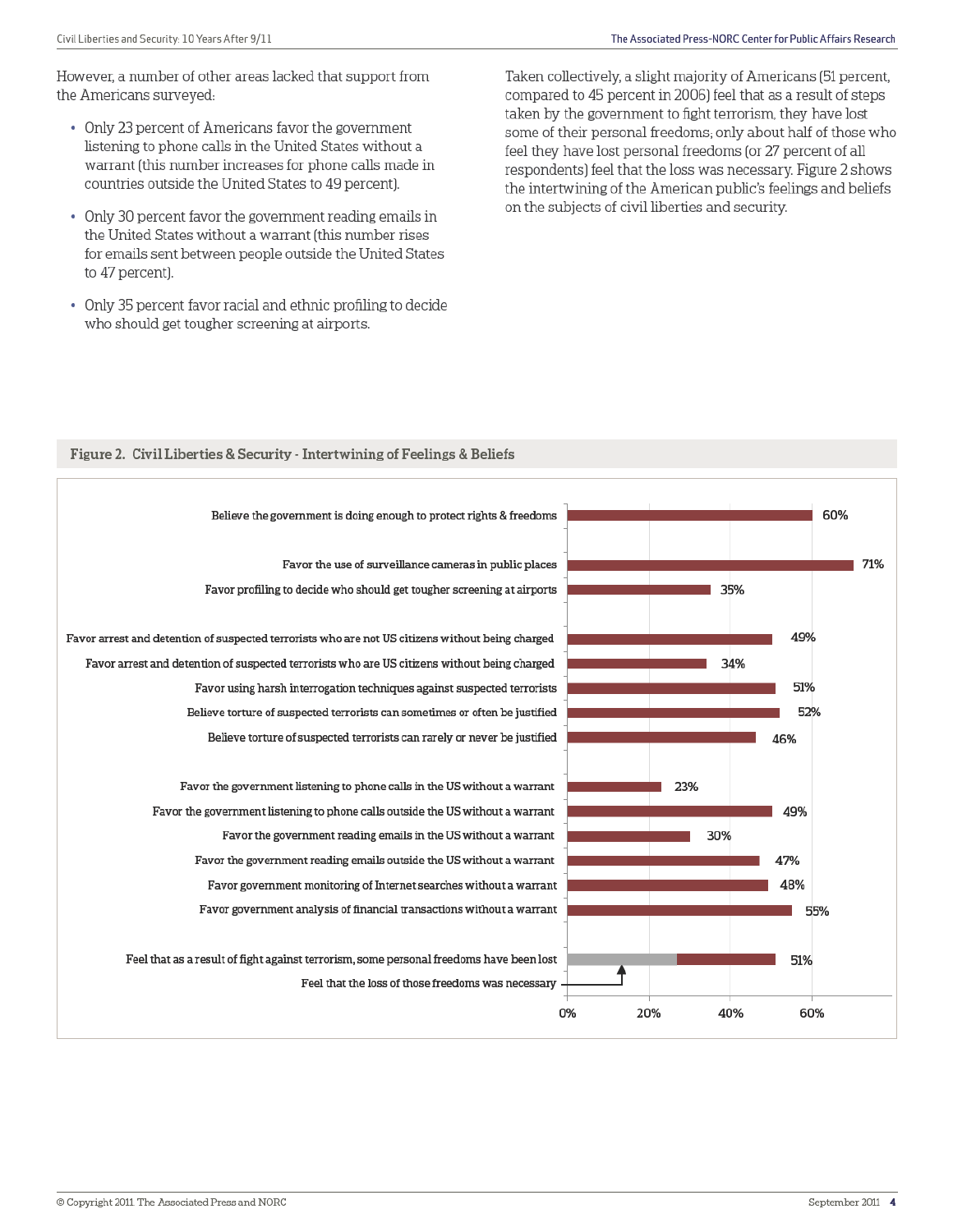#### Worry about being victimized by terrorism: Americans link this with higher level of support for more intrusive policies

Those who say they worry about their family becoming a victim of a terrorist attack are no more likely than those who do not worry much about becoming victimized to say that it is necessary to sacrifice some rights and freedoms in the name of security. That is true at least in the abstract.

But when asked to choose the higher priority for government, protecting the rights and freedoms of citizens or keeping citizens safe from terrorism, those who worry more about being victimized by terrorism are more likely to say government should prioritize security over civil liberties. Nearly half, 48 percent, of those who worry at least somewhat about being victimized by terrorism say the government should put security ahead of protecting civil liberties. Just 22 percent of those who don't worry much about being victimized say that security should be the higher priority.

And when it comes to specific policies, especially those where the broader public is divided or opposed, those who worry more about terrorism are willing to go further than those who do not.

For example:

- 59 percent of those who worry at least somewhat about being victimized by terrorist attacks say they favor using harsh interrogation techniques against suspected terrorists, while just 47 percent of those who do not worry much about being victimized favor such techniques.
- A majority, 56 percent, of those who worry about being victimized favor a national I.D. card, compared with 43 percent of those who do not worry much about being victimized.
- Most, 59 percent, of those who worry about being victimized are in favor of the arrest and long-term detention of non-citizen terrorist suspects without charge, while 45 percent of those who do not worry about being victimized favor that.
- And most, 54 percent, who worry about being victimized are in favor of government monitoring of Internet searches, compared with just 45 percent of those who do not worry much about being victimized.

# Notable Demographic Results

#### Key subgroups show few differences in opinion about rights and freedoms and attitudes towards the government's response to terrorism

Although the study revealed some important differences in attitudes and opinions between a few key demographic subgroups (detailed below), perhaps more interesting is the general lack of differences of opinion among various groups of the American public.

For example, although women show some tendency towards favoring greater safety and security, in general, there were no notable differences between men and women in this study.

Similarly, while active and retired military personnel and veterans were more comfortable with stronger enforcement and security measures, overall, they showed essentially no difference from the general population on most topics, including (notably) opinions about the effectiveness of the war on terrorism.

Frequent travelers (those who take three or more airplane trips per year) show no differences from the general population on any of the study's topics, including the degree to which the events of 9/11 have personally affected them.

Unsurprisingly, people who knew 9/11 victims personally were more likely to be concerned that the area in which they live could be the subject of a terrorist attack and to report that the events of 9/11 had an impact on the way they lead their lives today. However, in every other respect they were very similar to the general population in their responses, notably including topics such as protection of civil liberties.

#### Marked differences exist by political party affiliation on civil liberties and the war on terrorism

Among the subgroup differences we did find, some of the most notable results are the markedly different attitudes between Republicans and Democrats, reflecting larger national trends of strong polarization in attitudes between the parties. As shown in Figure 3, Republicans are more comfortable with intrusions into civil liberties in the interest of national security than are Democrats, Republicans are more positive about the spending and actions of the federal government with respect to the war on terrorism, and they are less positive about the overall direction of the country.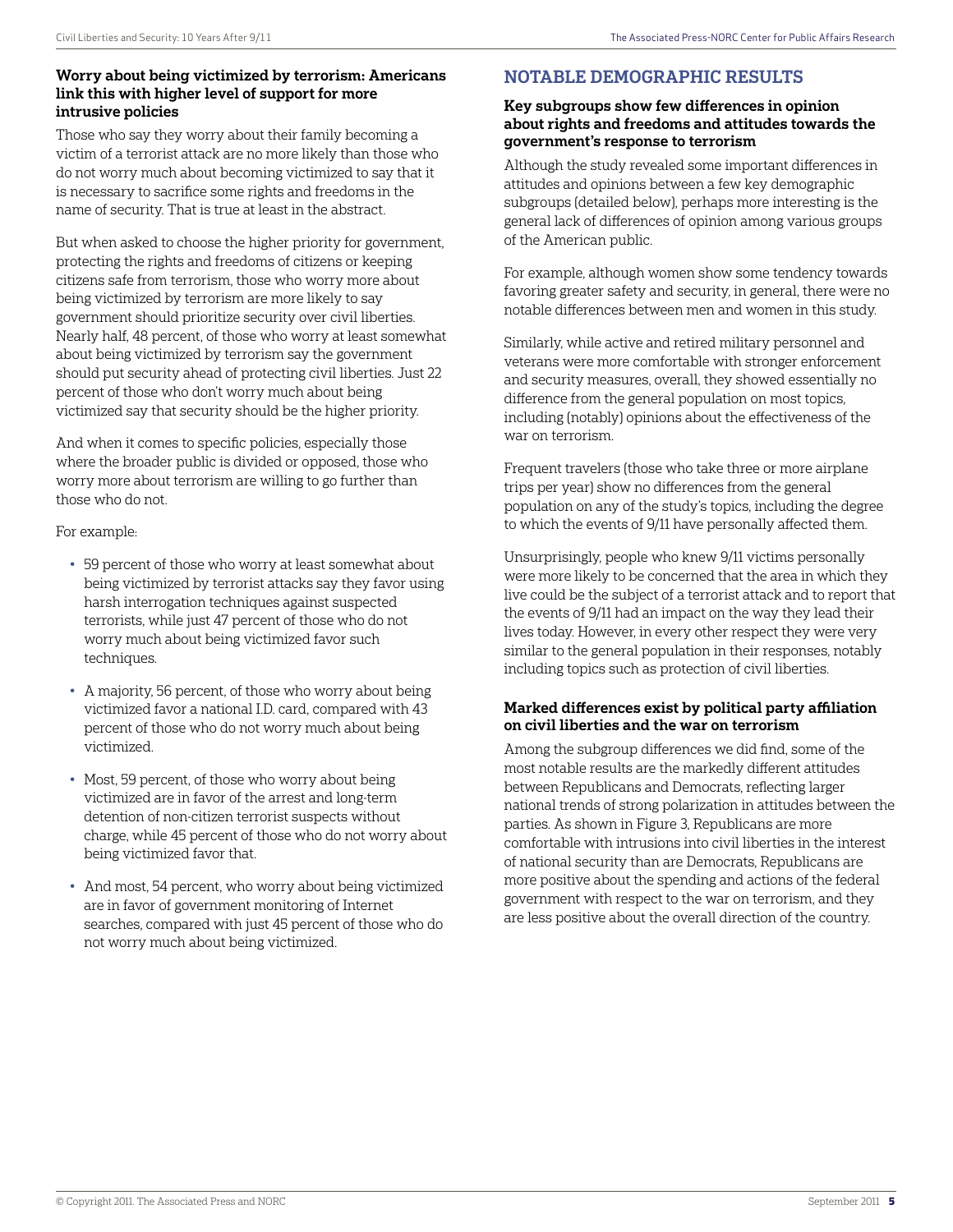#### Figure 3: Differences in Opinion by Political Party Affiliation



#### Differences exist by level of income and education in opinions on government and its response to events of 9/11

More well-off Americans are generally more pessimistic about U.S. institutions. For example, 73 percent of higher income Americans (those earning \$75,000 or more annually) report having hardly any confidence at all in the U.S. Congress, compared with 63 percent for middle income Americans (those earning between \$40,00 and 75,000 annually) and 52 percent for lower income Americans (those earning less than \$40,000 annually).

In addition, Americans with higher incomes are more pessimistic about winning the war on terrorism. only 38 percent of upper income Americans who believe we have not won the war on terrorism think it is moderately to extremely likely the United States will win the war on terrorism, compared to 45 percent for middle income Americans, and 61 percent for lower income Americans. However, lower income Americans are more likely to believe the events of 9/11 have

had a negative impact on their personal finances (29 percent compared to 19 percent for the higher income group).

Compared to higher income Americans, lower income Americans also believe the United States is doing a poorer job at protecting rights and freedoms. For example, only 48 percent of lower income Americans think the U.S. government is doing a good job at protecting freedom from cruel and unusual punishment, compared to nearly 70 percent of middle and upper income Americans. Differences were similar, although not as large, for the right to equal protection under the law, as well as freedom from unreasonable search and seizure.

The differences by income level mirror closely differences seen by level of education–Americans with college degrees and graduate degrees (who also tend to have higher incomes) are very similar in their responses to those in the higher income group reported above.<sup>1</sup>

<sup>&</sup>lt;sup>1</sup>It should be noted that a number of basic demographic variables are highly interrelated. For example, not only are education levels and income levels closely tied, but so are age and income levels (younger people tend to have less income). Similarly, younger people and African Americans are more likely to identify themselves as Democrats. These interrelationships make it inappropriate to attribute simple subgroup comparisons, such as the ones presented in this report, as the determining factor for the differences seen. Further analyses are planned to explore which demographic differences tend to dominate when there are similar results across interrelated demographic subgroups.